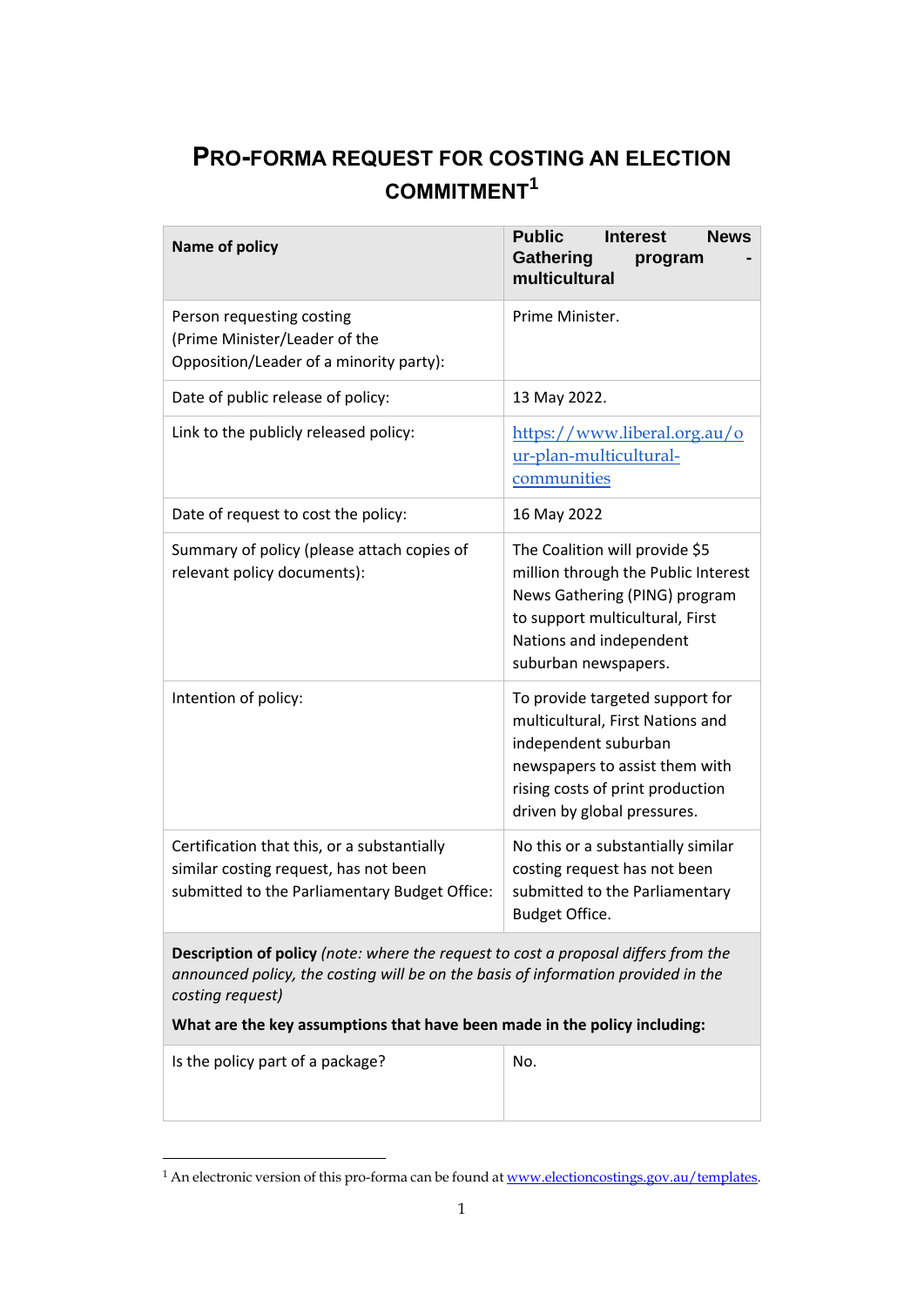| If yes, list and outline components and<br>interactions with proposed or existing<br>policies.                                                                |                 |
|---------------------------------------------------------------------------------------------------------------------------------------------------------------|-----------------|
| Where relevant, is funding for the policy to be<br>demand driven or a capped amount?                                                                          | Capped.         |
| Will third parties (for instance the<br>States/Territories) have a role in funding or<br>delivering the policy?                                               | Not applicable. |
| If yes, is the Australian Government<br>contribution capped, with additional costs<br>to be met by third parties, or is another<br>funding formula envisaged? |                 |
| Are there associated savings, offsets or<br>expenses?<br>If yes, please provide details.                                                                      | No.             |

**Description of policy** *(note: where the request to cost a proposal differs from the announced policy, the costing will be on the basis of information provided in the costing request)* 

## **What are the key assumptions that have been made in the policy including:**

*(continued)*

| Does the policy relate to a previous budget<br>measure?<br>If yes, which measure?                                                                                                                               | This proposal builds on the July<br>2020 Economic and Fiscal Update<br>measure which provided \$55.0<br>million to establish the Public<br>Interest News Gathering program. |
|-----------------------------------------------------------------------------------------------------------------------------------------------------------------------------------------------------------------|-----------------------------------------------------------------------------------------------------------------------------------------------------------------------------|
| If the proposal would change an existing<br>measure, are savings expected from the<br>departmental costs of implementing the<br>program? Will funding/cost require<br>indexation?<br>If yes, list factors used. | No.                                                                                                                                                                         |
| What are the estimated costs each year? Are<br>these provided on a cash or fiscal basis?                                                                                                                        | 2022-23 \$5.0 million.<br>Cash basis.                                                                                                                                       |
| Are the revenue and/or expense costs likely to<br>be significantly different beyond the forward<br>estimates period?<br>If yes, why?                                                                            | No.                                                                                                                                                                         |
|                                                                                                                                                                                                                 |                                                                                                                                                                             |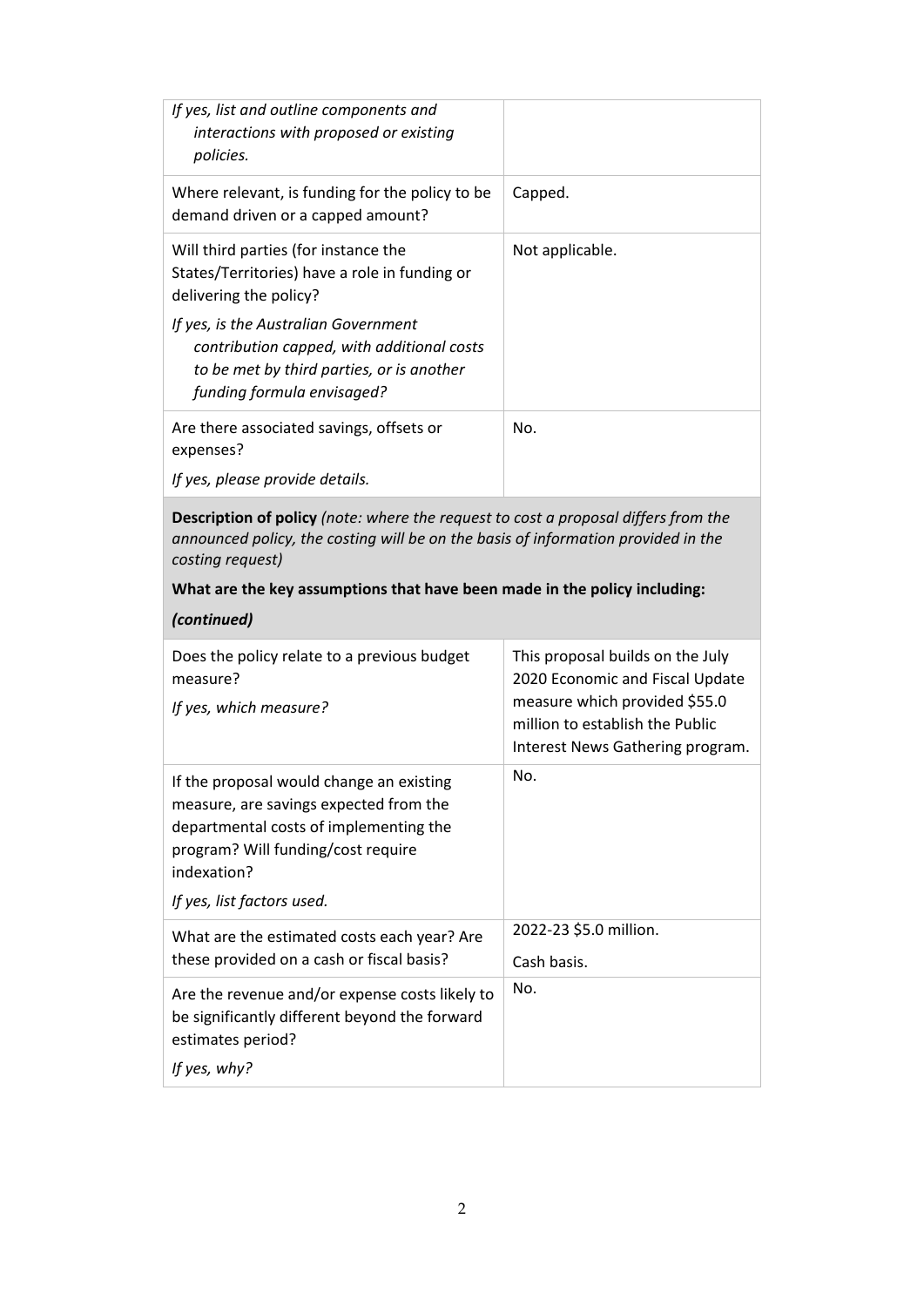| What assumptions have been made in<br>deriving the expected financial impact in the<br>party costing (please provide information on<br>the data sources used to develop the policy)?                                                                                                                                                                                                                                                                      | Not applicable.                                                                                                                                                        |  |
|-----------------------------------------------------------------------------------------------------------------------------------------------------------------------------------------------------------------------------------------------------------------------------------------------------------------------------------------------------------------------------------------------------------------------------------------------------------|------------------------------------------------------------------------------------------------------------------------------------------------------------------------|--|
| Has the policy been costed by a third party?<br>If yes, can you provide a copy of this costing<br>and its assumptions?                                                                                                                                                                                                                                                                                                                                    | No.                                                                                                                                                                    |  |
| What is the expected community impact of<br>the policy?<br>How many people or businesses will be<br>affected by the policy?<br>What is the likely take up?<br>What is the basis for these impact<br>assessments/assumptions?                                                                                                                                                                                                                              | To help ensure no multicultural,<br>independent<br>Nations,<br>First<br>suburban newspaper closures or<br>losses<br>due<br>job<br>to<br>increased<br>newsprint prices. |  |
| Note: it will be up to the professional judgment of the relevant Secretary as to<br>whether these assumptions are adopted in a Treasury or Finance costing of the<br>policy.                                                                                                                                                                                                                                                                              |                                                                                                                                                                        |  |
| <b>Administration of policy</b>                                                                                                                                                                                                                                                                                                                                                                                                                           |                                                                                                                                                                        |  |
| Who will administer the policy (for example,<br>Australian Government entity, the States,<br>non-government organisation, etc.)?                                                                                                                                                                                                                                                                                                                          | Infrastructure,<br>Department<br>οf<br>Transport, Regional Development<br>and Communications.                                                                          |  |
| Should departmental expenses associated<br>with this policy be included in this costing?<br>If no, will the Australian Government Entity be<br>expected to absorb expenses associated<br>with this policy?<br>If yes, please specify the key assumptions,<br>including whether departmental costs are<br>expected with respect to program<br>management (by policy agencies) and<br>additional transactions/processing (by<br>service delivery agencies). | No.                                                                                                                                                                    |  |
| Intended date of implementation.                                                                                                                                                                                                                                                                                                                                                                                                                          | 1 July 2022.                                                                                                                                                           |  |
| Are there transitional arrangements<br>associated with policy implementation?                                                                                                                                                                                                                                                                                                                                                                             | No.                                                                                                                                                                    |  |
| Will the policy be ongoing or terminating*?<br>If terminating:<br>What is the intended date of termination?                                                                                                                                                                                                                                                                                                                                               | Terminating.<br>30 June 2023.                                                                                                                                          |  |